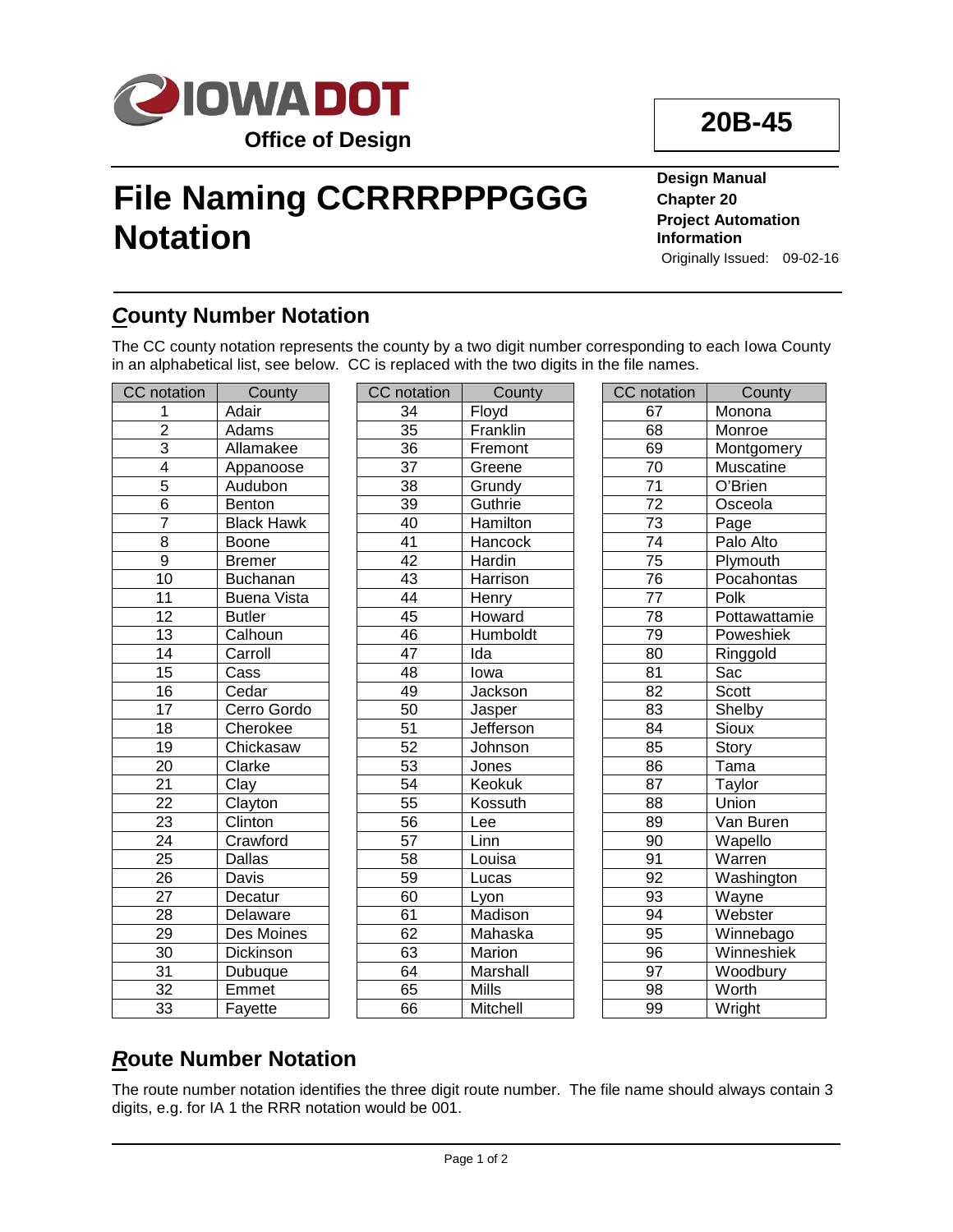#### **"***P***aren" Number Notation**

The PPP notation represents the three digit number between the parentheses in the project number. Example: for Project Number IMN-035-9(999)9--99-85, the PPP in the files names would be 999.

#### *G***eographic Coordinate System Notation:**

The geographic coordinate system notation is the three letter notation indicating the geographic coordinate system of the DGN file with the following notation:

| <b>GGG</b> notation | description                             |  |  |  |  |
|---------------------|-----------------------------------------|--|--|--|--|
| <b>SPN</b>          | <b>State Plane North</b>                |  |  |  |  |
| <b>SPS</b>          | <b>State Plane South</b>                |  |  |  |  |
| Z01                 | Iowa RCS Zone 01: Spencer               |  |  |  |  |
| Z <sub>02</sub>     | Iowa RCS Zone 02: Mason City            |  |  |  |  |
| Z03                 | lowa RCS Zone 03: Elkander              |  |  |  |  |
| Z <sub>04</sub>     | Iowa RCS Zone 04: Sioux City-Iowa Falls |  |  |  |  |
| Z05                 | lowa RCS Zone 05: Waterloo              |  |  |  |  |
| Z06                 | Iowa RCS Zone 06: Council Bluffs        |  |  |  |  |
| Z07                 | Iowa RCS Zone 07: Carroll-Atlantic      |  |  |  |  |
| Z08                 | Iowa RCS Zone 08: Ames-Des Moines       |  |  |  |  |
| Z <sub>09</sub>     | lowa RCS Zone 09: Newton                |  |  |  |  |
| Z <sub>10</sub>     | Iowa RCS Zone 10: Cedar Rapids          |  |  |  |  |
| Z <sub>11</sub>     | Iowa RCS Zone 11: Dubuque-Davenport     |  |  |  |  |
| Z <sub>12</sub>     | lowa RCS Zone 12: Red Oak-Ottumwa       |  |  |  |  |
| Z <sub>13</sub>     | Iowa RCS Zone 13: Fairfield             |  |  |  |  |
| Z <sub>14</sub>     | Iowa RCS Zone 14: Burlington            |  |  |  |  |